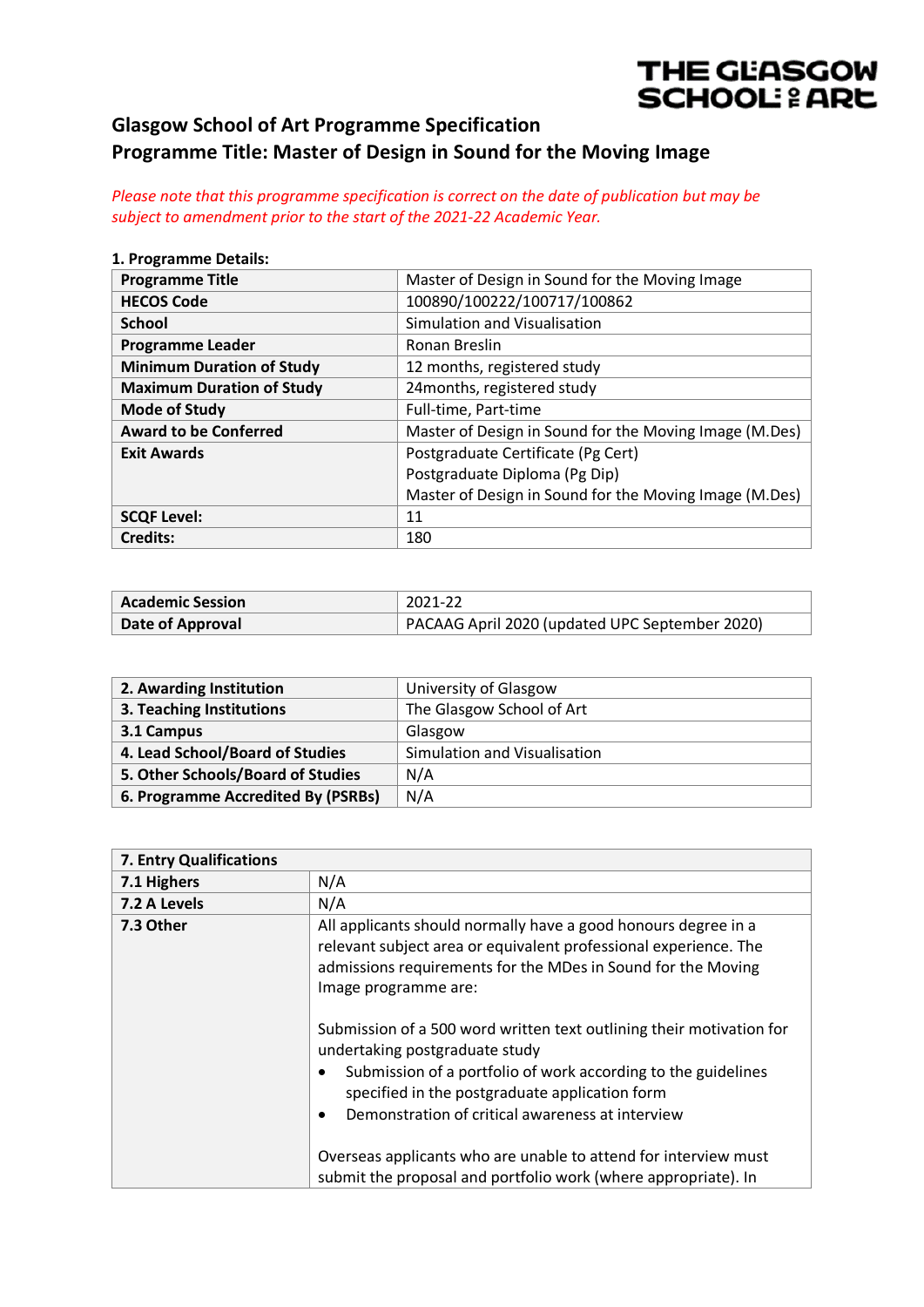|                                             | addition, a telephone or Skype interview will be required. Overseas<br>applicants for whom English is not their first language should<br>normally obtain a minimum score of 6.0 in the IELTS test or<br>equivalent.                                                                                                                                                                                                                                                                                                                                                                                                                                                                                                                              |
|---------------------------------------------|--------------------------------------------------------------------------------------------------------------------------------------------------------------------------------------------------------------------------------------------------------------------------------------------------------------------------------------------------------------------------------------------------------------------------------------------------------------------------------------------------------------------------------------------------------------------------------------------------------------------------------------------------------------------------------------------------------------------------------------------------|
| 7.4 English Language<br><b>Requirements</b> | All students will have to provide evidence of English language<br>proficiency when applying.<br><b>International Students</b><br>Students who require a Tier 4 visa to study in the UK must meet one<br>of the following requirements in order to gain entry:<br>IELTS for UKVI Academic with an overall score of 6.5 with a<br>minimum of 6.0 in all components;<br>complete an acceptable Pre-sessional English Language<br>Programme taught from within the UK with an outcome that<br>equates to the IELTS scores as stated above.<br>Students who have a degree from an English speaking country, or are<br>a national of an English speaking country as listed in the UKVI<br>Guidance, may use this as proof of English language ability. |

#### **8. Programme Scope:**

The MDes in Sound for the Moving Image provides an academic framework for postgraduate students to engage with the craft and the creative practice of sound production applied to film, animation, television, new media, electronic games, theatre and visual art as well as equipping students with the tools required to develop a research project within this field. The programme promotes production of original work, through individual or group-based research, that is conceptually-driven, aesthetically challenging and wide ranging in its use of sound design and music production/composition.

The programme of study is aimed at postgraduate students who wish to explore and develop their creative practice through the medium of sound design and music composition/production for the moving image. Students completing the programme will have developed the capability to respond confidently to conceptual challenges that arise through their creative practice as well as having attained a high level of technical ability in the application and use of tools for sound production. Students will also have achieved a grounding in the theoretical and historical framework of sound for the moving image in tandem with the ability to contextualise their own work within this framework.

The programme is delivered via a series of taught workshops, set and elective projects, lecture and seminar based sessions and self-directed learning. The emphasis of the programme rationale is the interplay between creative practices underpinned by theoretical research, mediated through the craft elements of sound production within a visual environment. Students will be expected to engage in a high level of self-directed learning, research and independent critical reflection, as well as participating in the taught elements of the course of study.

This programme prepares students for two pathways: entry into a professional sound production environment or further academic study by research. Opportunities for further research can be accessed within The Glasgow School of Art or in the greater academic community and will be driven by the ethos of research underpinning the programme. Current trends and emerging methodologies in professional practice will be defined by a visiting lecturer timetable bringing students into contact with established practitioners within the field of sound for picture.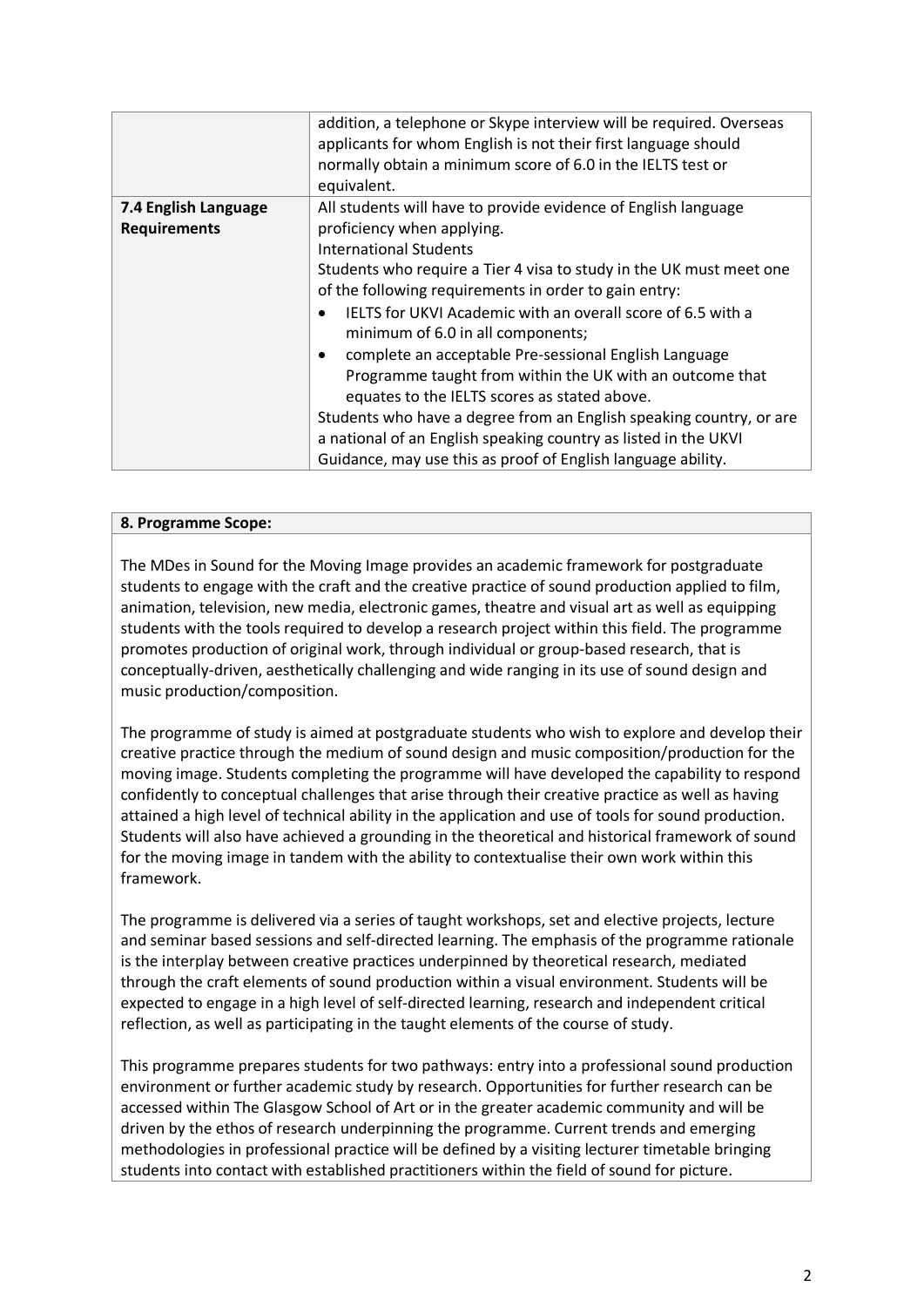#### **9. Programme Structure:**

In exceptional circumstances it may be possible in the early stages of the programme to consider an alternate Core Research Methods course in Stage 1

In Stage 2 students choose 2 electives. One of these must have a sizeable audio/sound component (e.g. Sound Culture, Music for Picture, Interactive Audio with Max MSP)

| Stage 1                                                | <b>Credits</b> | <b>SCQF Level</b> |
|--------------------------------------------------------|----------------|-------------------|
| PSMI102 Sound for the Moving Image 1                   | 40             | 11                |
| PCXS102 Research in Sound and Film                     | 20             | 11                |
| Total                                                  | 60             |                   |
| <b>Exit Award</b>                                      | Pg Cert        |                   |
|                                                        |                |                   |
| Stage 2                                                |                |                   |
| PSMI204 Sound for the Moving Image 2                   | 20             | 11                |
| 2 x cross-school or SimVis electives (20 credits each) | 40             | 11                |
| Total                                                  | 60             |                   |
| <b>Exit Award</b>                                      | Pg Dip         |                   |
|                                                        |                |                   |
| Stage 3                                                |                |                   |
| PSMI328 Masters Project                                | 60             | 11                |
| <b>Total</b>                                           | 60             |                   |
| <b>Exit Award</b>                                      | <b>Masters</b> |                   |
|                                                        |                |                   |

## **9.1 Programme Structure – Exchange In/Exchange Out/Study Abroad:**

N/A

### **10. What are the requirements for progressing from each stage?**

A student will be permitted to progress to Stage 3 only if they have obtained a grade point average of C3(12.0) or above in the taught courses (Stage 1 & 2) with at least 75% of the credits at grade D3(9) or above and all credits at grade F3(6) or above.

#### **11. Programme Aims:**

The programme aims to promote the production of theoretically grounded, aesthetically challenging work that explores the limits of sound manipulation and evaluates personal and audience perceptions of sound design and/or music production for the moving image. The programme is conceptually-driven and will stimulate the development and realisation of cogent, original ideas within the field of sound production and post-production for the moving image. The programme also aims to provide a comprehensive grounding in the professional practice of sound production for visual environments, including film, animation, television, web, interactive media, electronic games, theatre and art installations.

The MDes in Sound for the Moving Image aims to offer each student the opportunity to: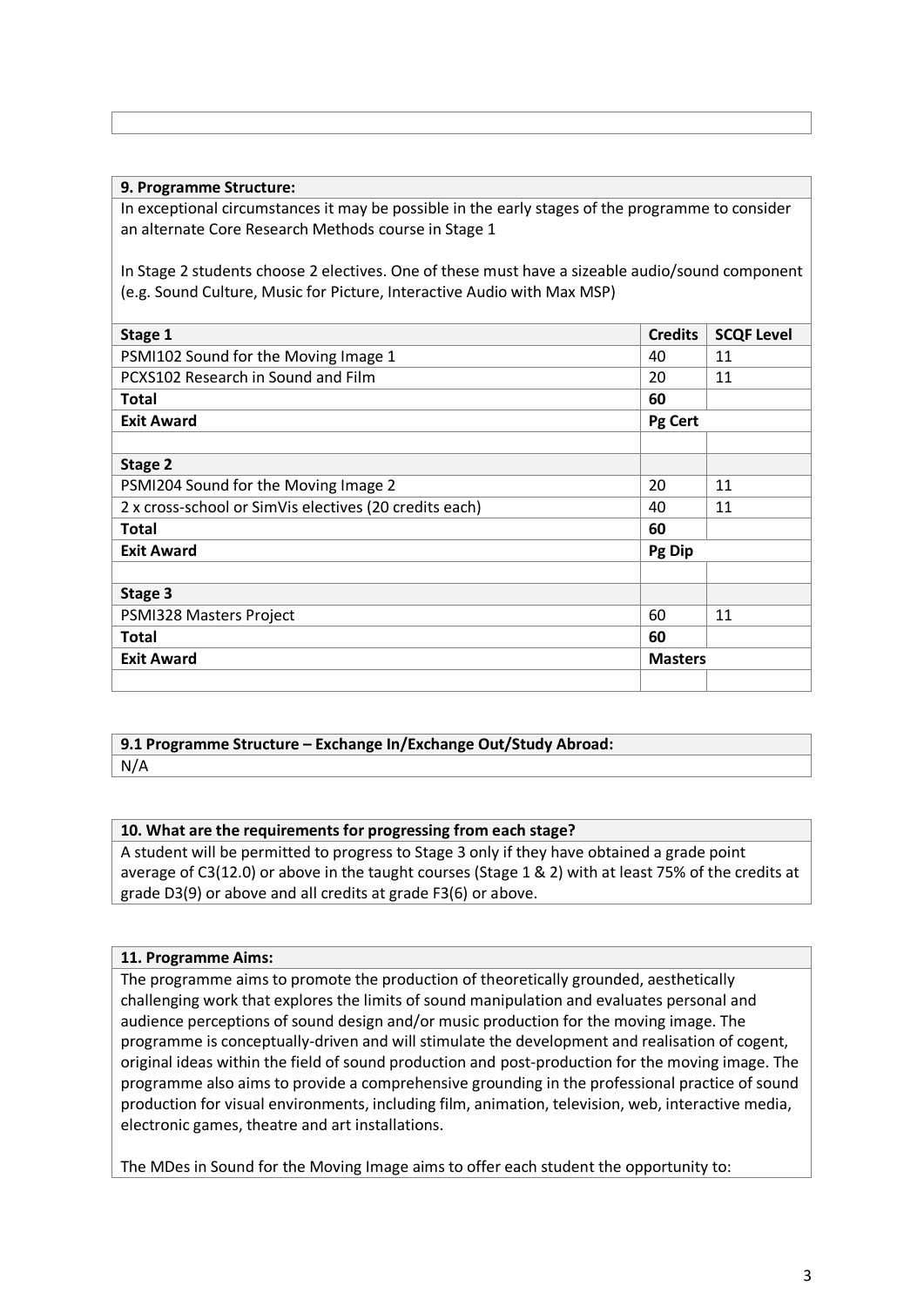- Engage with the theoretical underpinnings and language of sound design and composition for the moving image through lectures, seminars, viewings and project work.
- Develop an understanding of the contextual and historical framework of Sound for the Moving Image and relate this to current theories and practice in the field.
- Investigate the conceptual and aesthetic basis of current and/or historical sound for the moving image methodologies through the evolution and realization of original work, both individual and group-based.
- Develop and demonstrate an understanding of research methodologies and research processes within the expanded field of sound for the moving image
- Experiment with the boundaries of sound and/or music production through the application of technology and the development and realisation of challenging, concept-driven research projects.
- Explore how sound design and/or music enhances and interacts with narrative structures and concepts through either individual or group based research projects within the field of Sound for the Moving Image
- Develop a research project that explores personal and universal themes and ideas within the field of sound design and/or music composition for the moving image
- Acquire and demonstrate an understanding of professional practice within the field of sound design and composition for the moving image, and articulate this through a practical research project

## **11.1 Stage 1 Aims:**

Stage 1 (Pg Cert) – Week 1 to 15: 60 Credit points

The programme aims at Stage 1 are designed to allow students the opportunity to acquire and understand the key principles of production, craft and theory within the field of Sound for Picture.

The Postgraduate Certificate in Sound for the Moving Image aims to offer each student the opportunity to:

- Acquire and develop an understanding of the key principles of sound and vision production methodology and articulate this through the production of a small scale practical project(s) in relation to sound design for picture
- Acquire and develop an understanding of the key theoretical principles of sound design and articulate this through the production of a small scale practical project(s)
- Acquire an understanding of the key principles of digital sound production and articulate this through the production of a small scale practical project(s) in relation to location sound recording, foley design and sound manipulation
- Acquire an understanding of the key principles of sound for picture within post-production methodology and articulate this through the production of a small scale practical project(s) in relation to audio dubbing, editing and mixing processes
- Acquire an understanding of the key principles of soundtrack composition for the visual environment and articulate this through the production of a synchronous non-diegetic piece of music appropriate to a visual scenario.
- Acquire core skills in advanced critical and historical studies of film form, meaning and industry as they relate to contemporary creative practice in image and sound.
- Acquire and develop an understanding of research methodologies and ethical approaches to working with sound and the moving image

## **11.2 Stage 2 Aims:**

Stage 2 (Pg Dip) – Week 15 to 30: 60 Credit points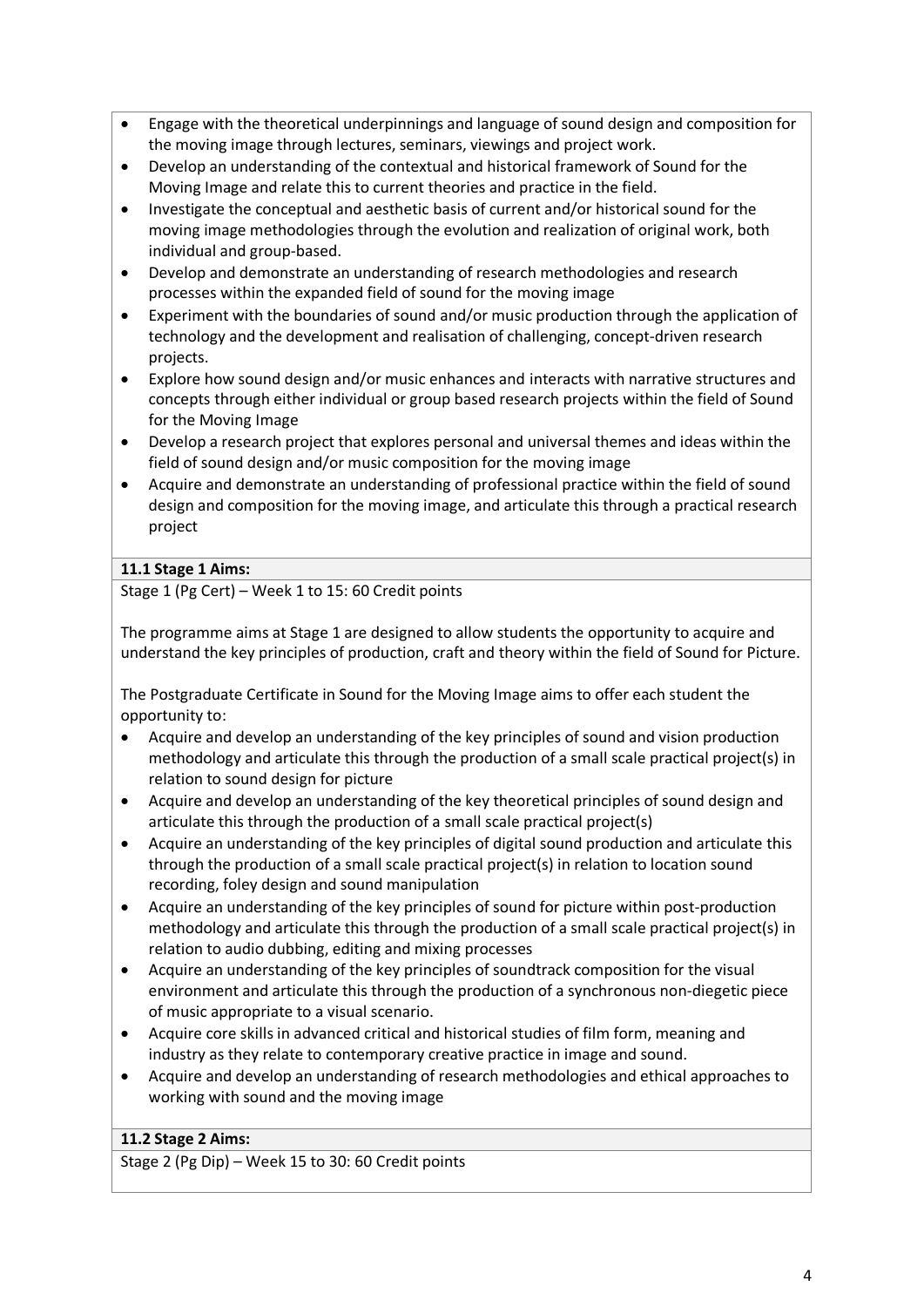While there is no formal progression requirement, the programme aims at Stage 2 are designed to build upon and develop a greater understanding of the production processes, craft skills as well as the conceptual and research components acquired in Stage 1. Students will be expected to develop a proposal of study outlining their intended area of research at Masters Level. Students additionally choose two elective classes – these do not build on Stage 1, but rather provide additional breadth to the programme, allowing students to develop knowledge, skills and understanding in complementary areas of study. Students successfully completing this stage of the Masters will have the option to progress to the Masters stage, Stage 3.

The Postgraduate Diploma in Sound for the Moving Image aims to further offer each student the opportunity to:

- Develop and demonstrate a critical knowledge of sound for the moving image theory and principles articulated through the production of practical project(s)
- Acquire and demonstrate a critical knowledge of audio recording, mixing and editing methodologies both in stereo and surround formats and articulate this through the production of practical project(s)
- Acquire and demonstrate a critical knowledge of production and post-production processes in relation to sound for picture
- Through electives, allow students to further explore study and/or practice in chosen specialisms such as:
	- o Acquire and demonstrate a critical knowledge of interactive sound design and manipulation methodologies and articulate this through the production of a practical project(s)
	- o Acquire and demonstrate a critical knowledge of music production in relation to sound for picture and articulate this through the completion of practical project(s)
	- o Acquire and develop a critical knowledge of the history and cultural context of sound for the moving image and relate this to their own creative practice
	- o Through cross-school electives, explore theory and/or practice in areas apart from sound for the moving image
- Develop and demonstrate through a research proposal a suitable project for Masters level, Stage 3, in relation to sound design or music production for the moving image

## **11.3 Stage 3 Aims:**

Stage 3 (MDes) – Week 30 to 45: 60 Credit points

Stage 3 programme aims are designed to offer the student the opportunity to develop a practice led project that demonstrates a conceptually considered, research derived understanding of the language and aesthetics of sound design for picture or music production for picture or both. Students at this stage of the programme in, consultation with staff, can elect to work either individually, in a group or with an external collaborator (eg film-maker).

The MDes in Sound for the Moving Image aims to offer each student the opportunity to conduct a deeper exploration of theory and practice according to a set of self-directed research goals. These may allow the student to:

- Demonstrate through the realisation of a research project a deep and professional understanding of production and post-production methodologies and techniques in the field of Sound for the Moving Image
- Demonstrate through the production of a research based conceptually driven project an understanding of the aesthetics, theory and practice within the expanded field of Sound for the Moving Image
- Demonstrate through a written report, critical and analytical reflection on the processes and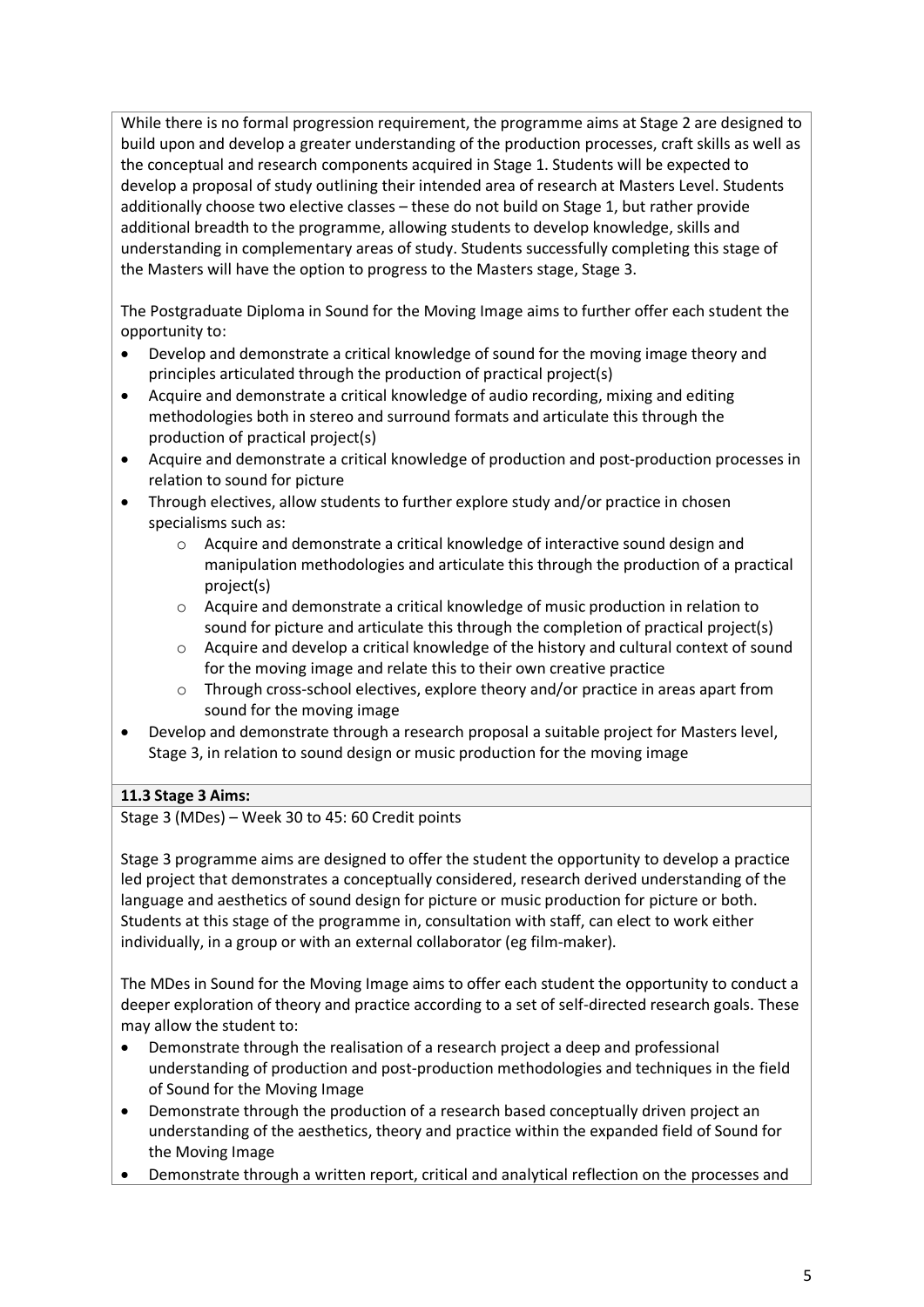#### **12. Intended Learning Outcomes of Programme:**

After full participation in and successful completion of the programme, students will be able to:

- Apply advanced production methodologies within a range of professional environments related to sound for the moving image.
- Apply advanced post-production methodologies within a range of professional environments related to sound for the moving image.
- Evaluate and critique the use of sound within a range of moving image contexts.
- Generate high-quality audio content that is of a professional standard both technically and aesthetically.
- Reflect critically on self-produced audio content and identify and remedy any perceived weaknesses within this audio content.
- Outline and analyse historical and theoretical developments within sound for the moving image contexts.
- Plan and execute a research project that reflects their academic or professional aspirations.

#### **12.1 Intended Learning Outcomes of Stage 1**

#### Knowledge and Understanding

- Demonstrate an understanding of historical contexts in the development of sound recording and sound for picture paradigms
- Demonstrate an understanding of key concepts in sound theory, film and television studies
- Demonstrate an understanding of ethical practices in sound and film research and/or creative practice
- Demonstrate an understanding of a range of relevant qualitative and quantitative research methods, e.g. interviewing, surveys, critical analysis, critiquing existing films using established analytical lenses, for research in sound and film.

Applied Knowledge and Understanding

- Appraise and analyse AV material using fundamental theory of film sound and sound terminology
- Demonstrate and apply an understanding of audio and video technology and technical theory to sound & moving image post-production practice
- Conceptualise and design a soundtrack appropriate to a visual sequence and appraise the soundtrack in terms of technical quality, strength of concept and aesthetic synergy with the visual
- Conceptualise, produce and critically reflect on an abstract or narrative-based audio-visual piece using standard professional production and post-production tools
- that Demonstrate an understanding of production and post-production processes in sound for the moving image through the completion of a set of practical projects

Professional Practice: Communication, Presentation, Working with Others

- Prepare a practice or academic based sound/film research project proposal including identifying appropriate literature and methods
- Develop group working skills through the completion of practical projects
- Demonstrate and apply an understanding of production development, craft and location sound methodologies via a group-based project;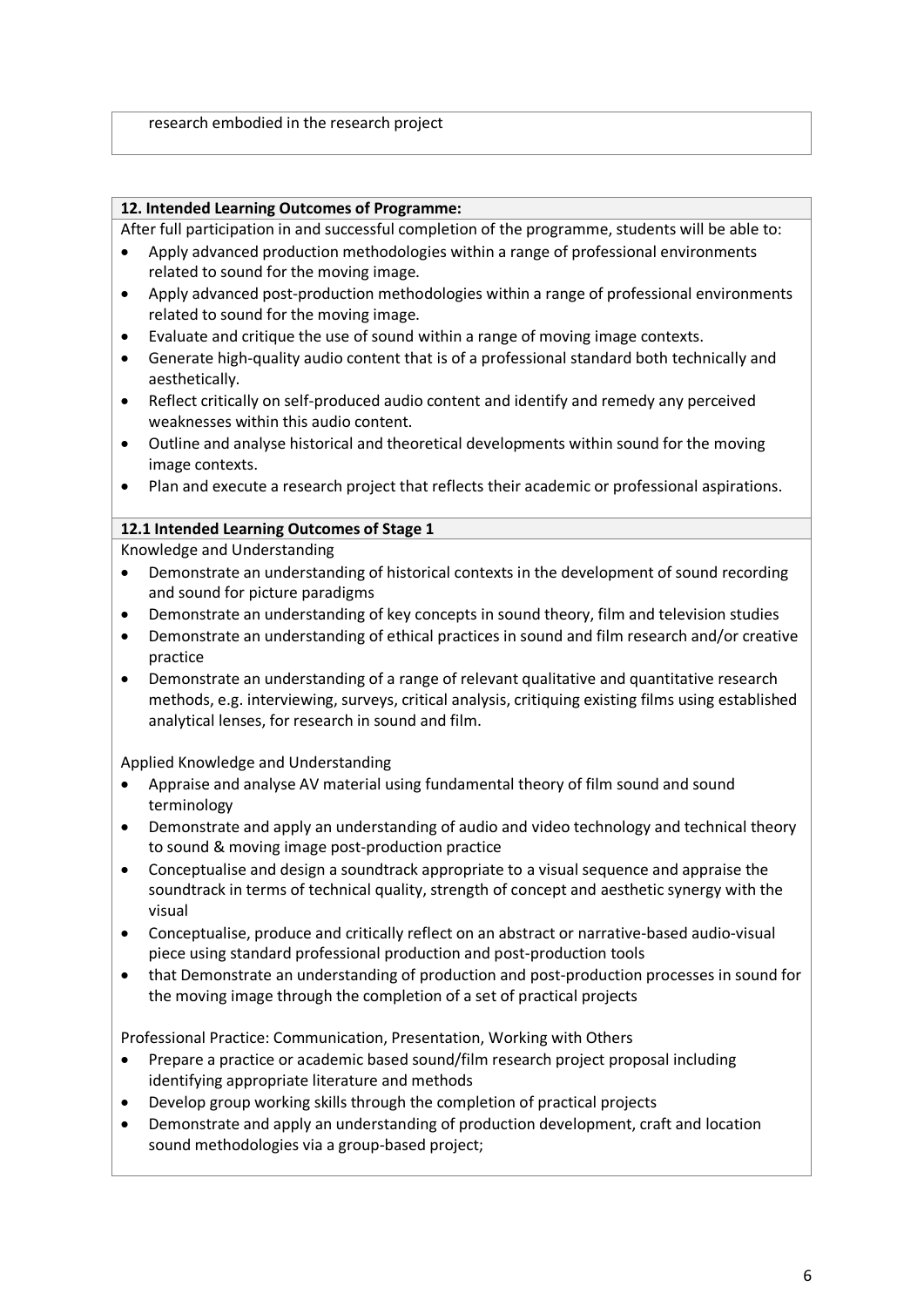## **12.2 Intended Learning Outcomes of Stage 2**

Knowledge and Understanding

- Demonstrate an understanding of broadcast production environments
- Demonstrate a well-developed understanding of 5.1 (surround sound) practice
- Demonstrate an understanding of spatial audio and its relationship with the moving image
- Demonstrate knowledge and understanding in a chosen elective area relating to the expanded field sound for the moving image
- Demonstrate knowledge and understanding in a further elective, which may be related to the expanded field of sound for the moving image or from a different field of study

Applied Knowledge and Understanding

- Create an engaging 5.1 soundtrack for a moving image sequence that adheres to clearly defined technical standards, and critically reflect on creative and technical decisions regarding their final mix
- Using functional block diagrams, describe and design a broadcast production environment
- Demonstrate and apply an understanding of spatial audio and its relationship with the moving image via the creation of ambisonic or similar soundscapes with a visual element

Professional Practice: Communication, Presentation, Working with Others

- Communicate to others a critical knowledge of production methodology within sound recording, design and production for surround sound with a visual element
- Demonstrate written and critical reflective skills through the submission of written reports
- Through electives, demonstrate an ability to communicate, present ideas and/or work with others as appropriate in areas within the expanded field of sound for the moving image (such as music for picture, the film making process, interactive audio, etc)

### **12.3 Intended Learning Outcomes of Stage 3**

Knowledge and Understanding

- Plan and execute a significant self-directed research project
- Demonstrate and reflect upon an original and creative application of sound design or music production for picture or both through an elective Masters project (Practical)
- Demonstrate of a process of a critical and analytical reflection on a self-directed project through a written thesis

Applied Knowledge and Understanding

- Plan and execute a significant research project that investigates individual or group themes through the medium of sound design for the moving image or music production for the moving image or both.
- Application and management of a research project in relation sound design and/or music production for the moving image
- Demonstrate a critical and analytical review of the theoretical processes and concepts employed during the development and production of a self-directed research project.

Professional Practice: Communication, Presentation, Working with Others

- Present a creative work in sound and/or film that communicates ideas, themes or content to a selected audience according to a set of self-directed project goals
- Present a written thesis that communicates to others a critical reflection on the aims, objectives and achievements of a self-directed research project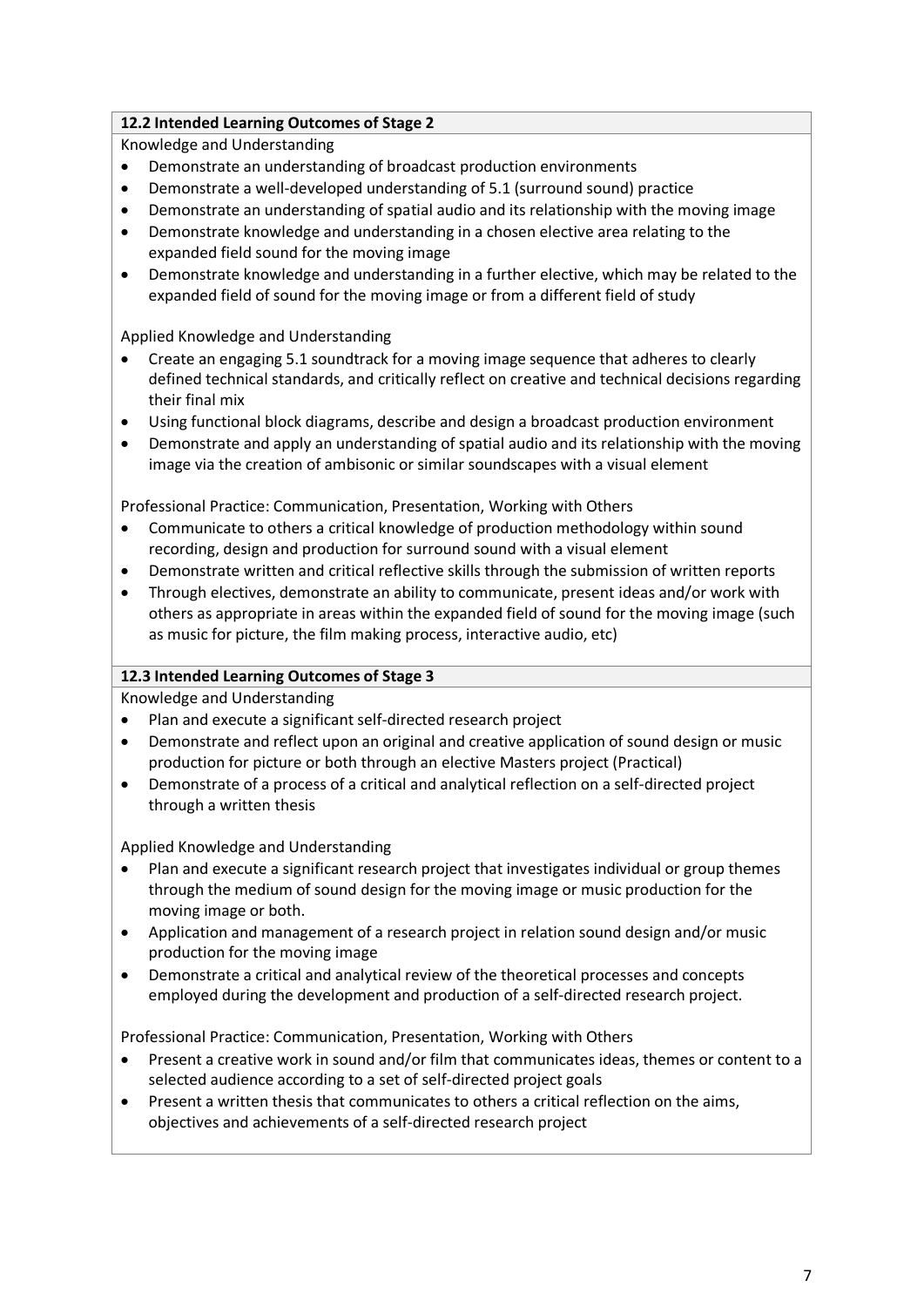#### **13. Learning and Teaching Approaches:**

Students will be contacted in the pre-arrival period to access additional material about their programme.

Students will be expected to take significant responsibility for the management of their learning. Emphasis will be placed on self-reliance and personal academic development. The principle teaching strategies employed on this programme are:

#### Digital and Craft Workshops

These workshops are designed to develop new and enhance existing skill sets where these will form the main focus for creative practice. Emphasis will be placed on the acquisition of key practical skills along with an in-depth understanding of the technical standards of sound for the moving image.

#### Lectures and Seminars

Lectures and seminars are used to disseminate theoretical, contextual and historical knowledge and address specific issues underpinning practical studio work. Lectures will be a two-way process with opportunities for discussion and group work. Further subject research will be carried out by students working within small groups and their analysis presented at subsequent seminar sessions. Lectures will also have the broad aim of generating further debate in seminars, tutorials or studio sessions or further enquiry in self directed learning or research.

#### **Critiques**

The critique is an important learning device used to generate peer debate regarding the overall success of concepts, their practical realisation within the context of the project brief or proposal. Although facilitated and guided by staff, critiques allow students to fully explore all aspects of practical submissions. Critiques will take place both at the end of an assessments and prior to submission of an assessment.

#### **Tutorials**

The tutorial system is designed to provide academic support through individual meetings with staff. At these meetings, an individual discussion on progress overall will be held than is generally appropriate within group seminars or critiques. Tutorials are also a means where feedback from students concerning all aspects of the programme can be raised.

### Self Directed Learning and Research

Emphasis is placed on enabling students to develop confidence with technical processes as well as pursuing lines of academic enquiry pertinent to your personal goals. Further support will be provided to individual students via informal one-on-one sessions within the teaching studio. During these sessions students can discuss progress issues and highlight any minor problems they are experiencing with coursework. These one-on-one sessions are not designed to replace tutorials.

### Guest Speakers

A Visiting Lecturer Programme supporting the lecture programme is run principally to link the academic or personal backgrounds of students to contemporary and commercial contexts. Visiting lecturers will provide additional depth in specialist areas.

### Dissertation Support & Arrangements

Dissertation projects are significant and challenging student-led projects, and the following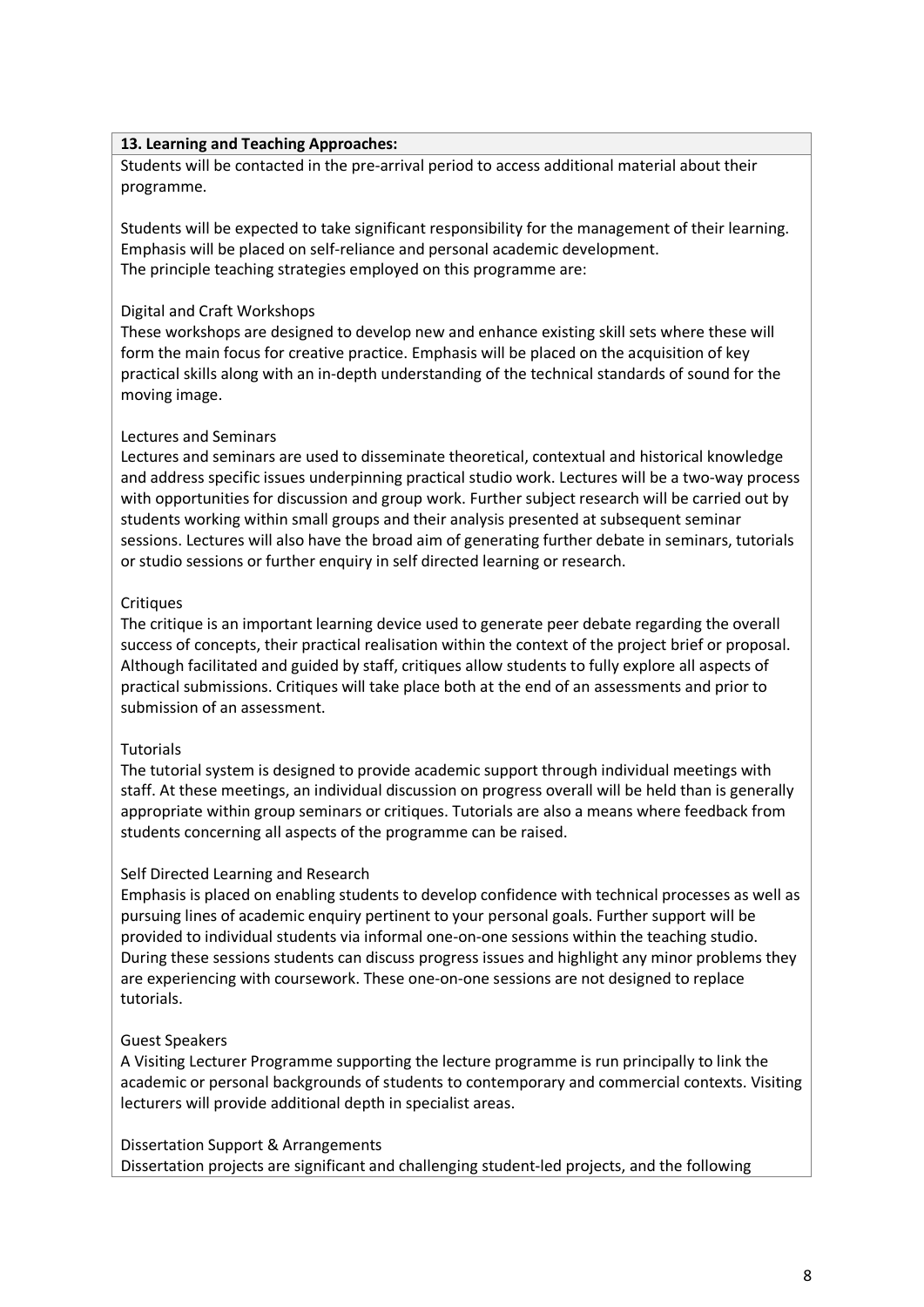arrangements are to ensure that students are provided appropriate support in adequately preparing and planning for their projects, and in completing them.

During stage 2 a range of support is provided to help students prepare research proposals for stage 3. A lecture on dissertation projects given during stage 2, and presents dates, deadlines and administrative and practical guidance for the dissertation projects and proposals. Students are asked to submit draft proposals during Stage 2 to allow initial feedback to be given at the beginning of Stage 3. Additional talks on a range of relevant topics (ethics, referencing, etc.) are also offered by school and Learning & Teaching staff during stages 2 and 3. Students may propose their own projects, or work from lists of projects suggested by tutors. Students are expected to meet with possible tutors obtain agreement from a tutor for project supervision. Project proposals are signed by both supervisor and student accordingly. The Programme Leader can assist in helping students find suitable supervisors.

All student projects are assessed through consideration of both practice-based and written work, with students able to choose projects with different weightings on written and practical work, as detailed in the research project course specification. This weighting is to be discussed in initial supervision meetings in Stage 3. The chosen weighting can be amended with a supervisor's agreement, but no change to the student's chosen weighting is possible after the fourth week of stage 3.

#### **14. Assessment Methods:**

Assessment on the MDes in Sound for the Moving Image will be both formative and summative. The summative assessments for the core course – Sound for the Moving Image - will consist of six separate coursework projects for each stage – PgCert and PgDip. One of these projects at each stage will require groupwork. Practical projects will be based on professional scenarios within the sound for picture industry and/or require demonstration of key technical skills for audio production – recording, mixing, synchronisation, editing, conforming to technical standards, layback and delivery. They will be assessed on two main criteria - technical competency and strength of concept on an aesthetic level. Weighting will be 50/50 in most cases.

Assessment of group projects will be based on the total mark achieved by the group and an individual mark based on the student's overall contribution to the project. For example, an individual group member will be required to write a report detailing their contribution to the group project and reflecting on the effectiveness of their contribution to the group. The report will not be marked unless the other members of the group sign off on its veracity. In more presentation based activities 40% of the mark will be assigned to an individual student's effectiveness in communicating the group's ideas to an audience. Each member of the group will be responsible for motivation, organisation and delegation of tasks to other group members. Close attention will be paid to the dynamics of the group and the effectiveness of this dynamic will form part of the assessment.

A key element of the formative assessment strategy will be peer review sessions conducted within the main studio space. Individual students will be invited to show their work to the group and verbally describe the concepts underpinning their work along with the technical and creative processes deployed in its realisation. Following their presentation, the group will discuss and constructively critique the work, offering opinions, suggesting alternative methodologies and examining the context and aesthetics of the work. The course tutor will also have an input at this stage, mainly in the role of encouraging comment from the group and summing up discussions once they have finished.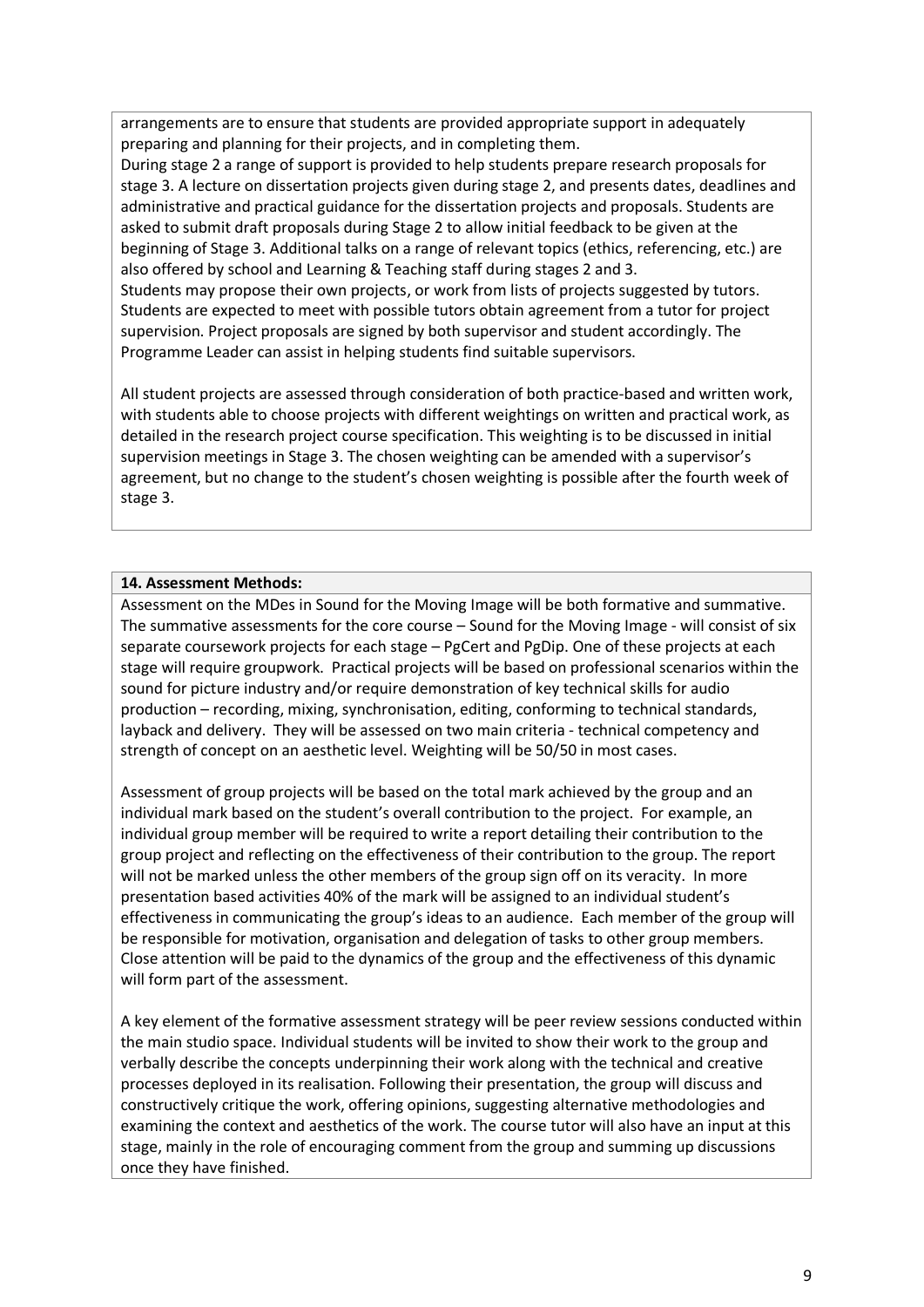The one-on-one tutorial is another important element of formative assessment. The tutorial system is designed to provide academic support through individual meetings with staff. At these meetings a more individual-based discussion on overall progress will be held than is generally appropriate within group seminars or critiques. Tutorials are also a means where feedback from students concerning all aspects of the programme can be raised. Following the formal tutorial, a report will be prepared by the tutor responsible and sent to the student. This report will be a description of key points raised and discussed at the tutorial and will form part of the student's academic record. The student will have the opportunity ask for amendments, omissions or additions to the prior to the report entering record.

There will be three formal assessment points throughout the academic year. Students may exit the programme with a Postgraduate Certificate after successfully completing 60 credits (including Core Research Methods), or a Postgraduate Diploma after successfully completing 120 credits. Interim awards will need to be surrendered if a student resumes their studies and successfully achieves a higher exit award.

The table below details the points in the programme where formal assessment is expected to take place (Full time).

| Stage            | <b>Formal assessment Points</b> |
|------------------|---------------------------------|
| Stage 1: PgCert  | Weeks 13-15                     |
| Stage 2: PgDip   | Weeks 28-30                     |
| Stage 3: Masters | Weeks 43-45                     |

Students enrolled part time will be assessed at the end of each post-graduate term (with dates corresponding to the full-time stages) in each year, with final project submission in the summer of the second year.

The process for the assessment of the 3 stages will comprise internal assessment and the Final Exam Board to agree awards. In addition, Stage 3 will also comprise an external assessment stage, which will be reported to the Final Exam Board.

The assessment of the Masters in Sound for the Moving Image is regulated by the GSA Code of Assessment, and the GSA section of the Glasgow University Academic Calendar.

The criterion of assessment is linked directly to the learning outcomes for the Pg Cert, Pg Dip and Masters stages of the programme.

Formative assessment will take the form of group discussions, peer group sessions, one-to-one tutorials. These provide the opportunity to refine and develop work, and to prepare for submission in the summative assessments. There are no formal examinations.

Engagement with formative assessment is a mandatory requirement.

For all three stages of the programme, students will normally be assessed on the presentation of practical work set and/or elective, written work and/or verbal presentations. Each course will be examined against its specific Learning Outcomes as outlined in the curriculum section.

Masters: At the end of Stage 3 an assessment consists of a review of practical work and written research report. Interviews with the External Examiners will be requested if the student has been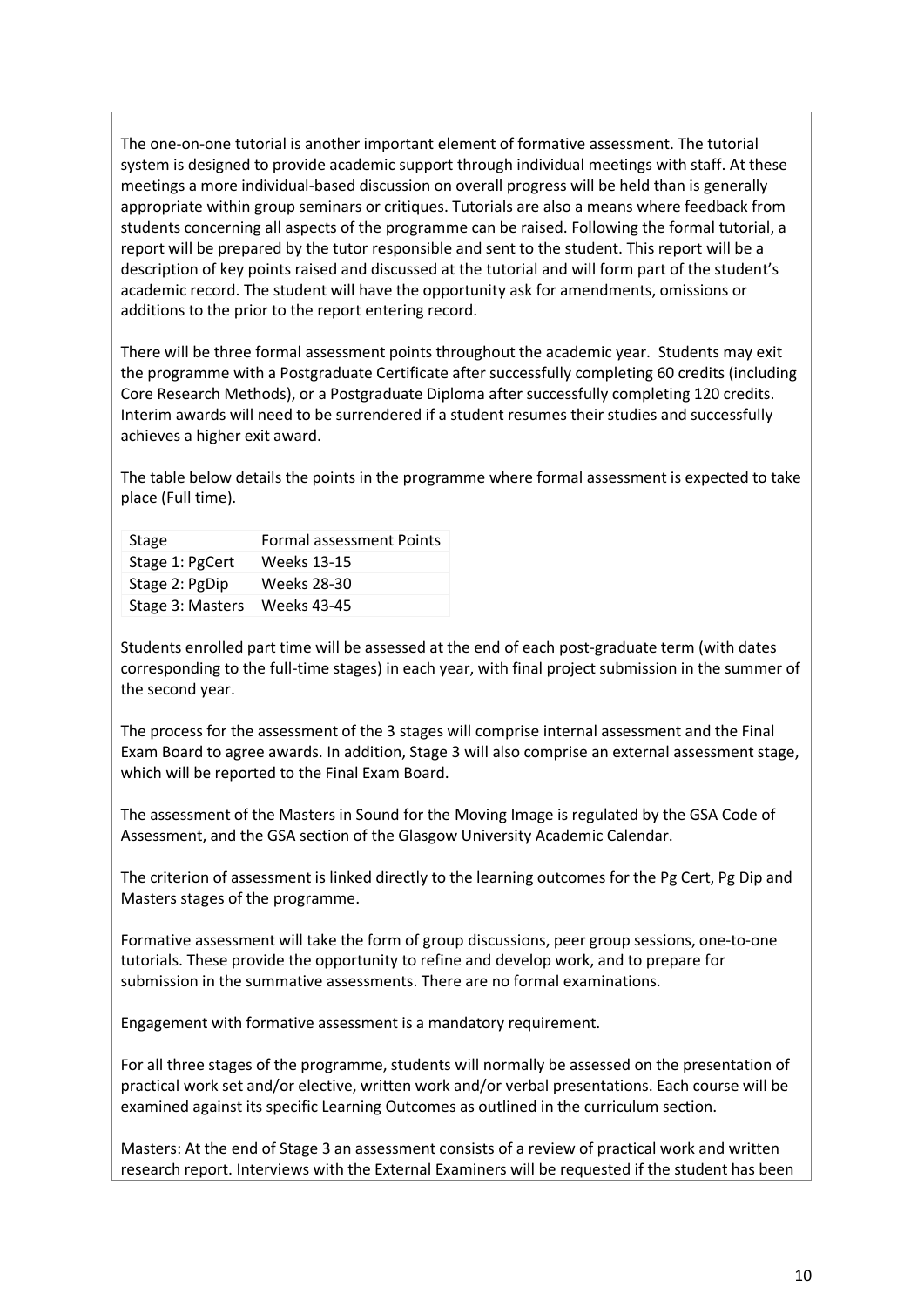selected as part of the sample representing a cross section of work.

#### **15. Relevant QAA Subject Benchmark Statements and Other External or Internal Reference Points:**

The programme accords with the QAA statement regarding Masters level education available at the following link: [https://www.qaa.ac.uk/docs/qaa/quality-code/master's-degree-characteristics](https://www.qaa.ac.uk/docs/qaa/quality-code/master)[statement.pdf](https://www.qaa.ac.uk/docs/qaa/quality-code/master)

Furthermore the programme is aligned with the Level 11 Descriptors provided by the SCQF governing attainment during Masters level study, available at: [https://www.sqa.org.uk/files\\_ccc/SCQF-LevelDescriptors.pdf](https://www.sqa.org.uk/files_ccc/SCQF-LevelDescriptors.pdf)

#### **16. Additional Relevant Information:**

Students on the MDes Sound for the Moving Image programme are taught and supervised by professionally and research active staff. Staff research and professional interests directly inform curriculum content, enhancing research-teaching linkages and employability. Employability is at the heart of the programme and students will undertake projects with direct relevance to current professional practice. The course curriculum will continue to be informed by direct consultation with leading industry practitioners.

The students have access to state-of-the-art software and facilities including 5.1 post-production dubbing suites, a variety of portable recording equipment and a highly-specified ambisonic soundlab.

Each student also has access to a workstation for the academic year.

#### Part-Time Study

Part-time study is offered through a day-release mode, with part-time students taking the same classes at the same time as full time students. Part time study will generally require two days of attendance per week during the teaching period, and schedules will be provided in advance of each term to allow students to plan their time accordingly. Contact hours are supplemented through the use of online support through, e.g., virtual learning environments. Part time study availability is dependent on timetabling and ability to provide equivalent experience to full time students, and is not available for study in academic year 2020-21

#### Facilities

Access to studios and GSA facilities is generally limited to the regular opening hours, with extended hours available at key points of the year. SimVis offers standard access hours year round. Reduced hours for access to workshops and library are in operation during the summer.

#### Exam Boards

Results from each course will be presented at the postgraduate exam board immediately following submission of summative assessment. Resits are to be normally completed before, and presented at, the next postgraduate exam board. (Postgraduate exam boards take place typically at the end of January, May and August each year, corresponding to the full-time study stages.)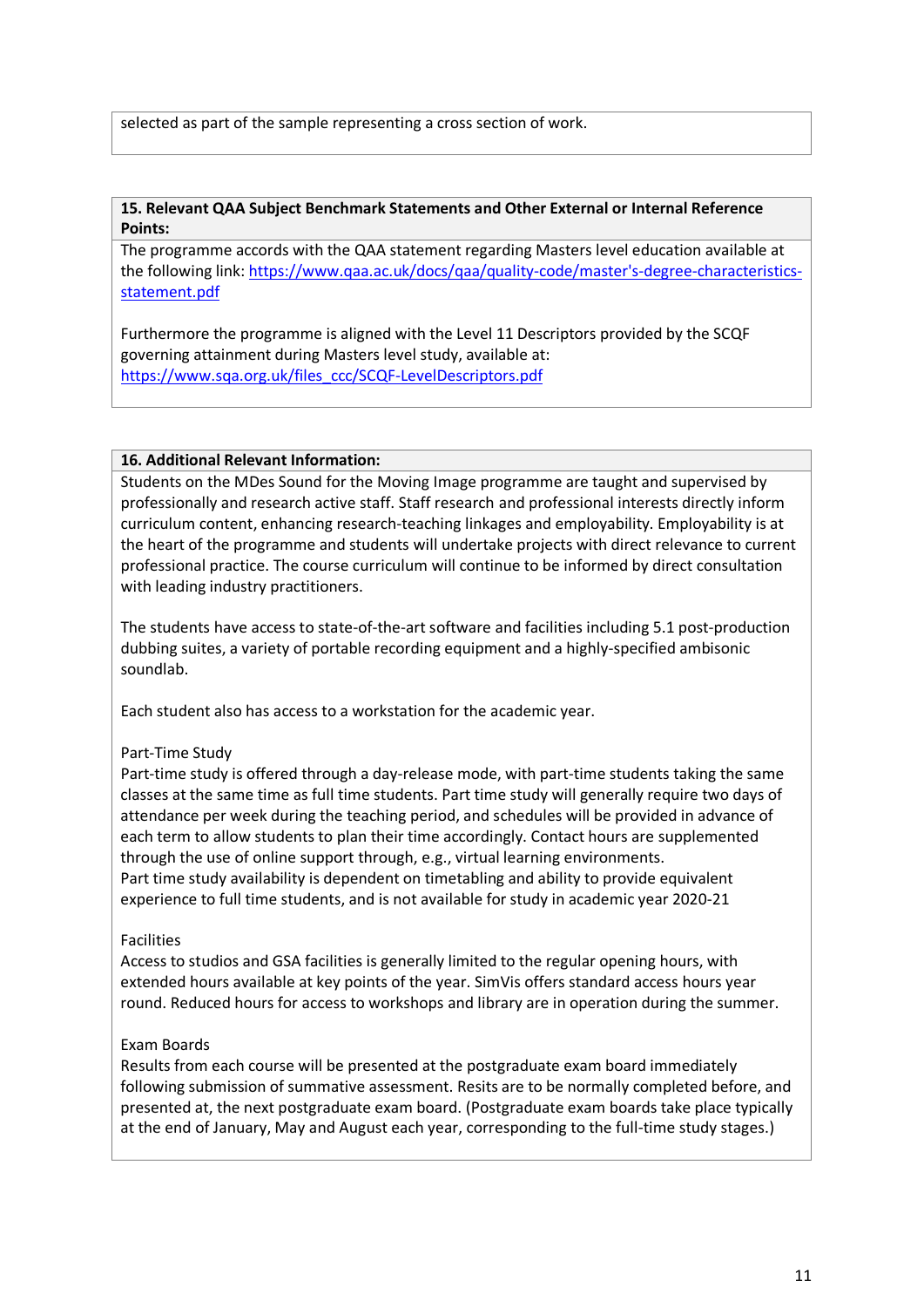Please refer to the GSA Code of Conduct and regulations published by the University of Glasgow Senate for Degrees, Diplomas and Certificates awarded in conjunction with The Glasgow School of Art.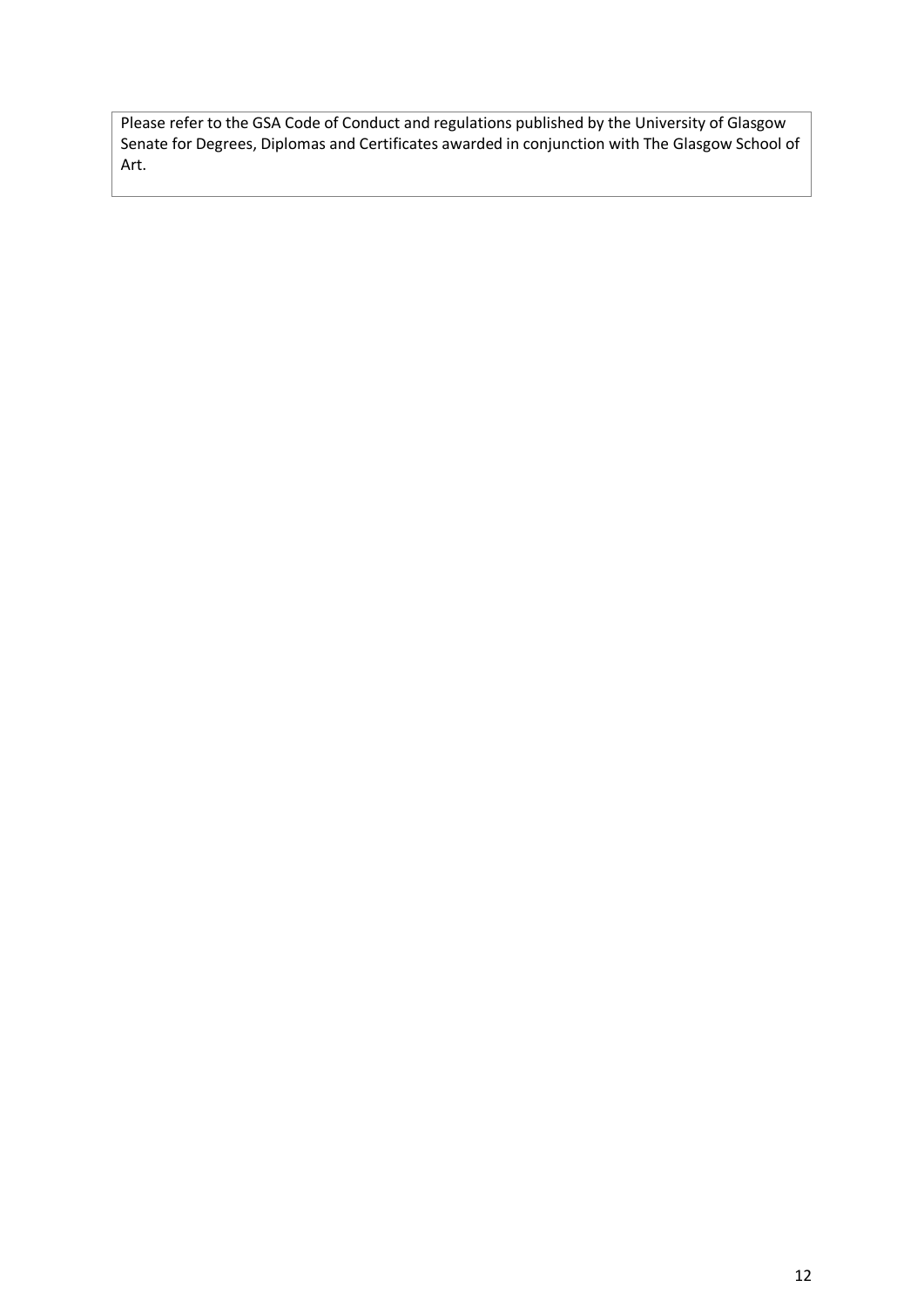# THE GLASGOW **SCHOOL: & ARE**

| <b>Programme Leader:</b> | Ronan Breslin                   |  |
|--------------------------|---------------------------------|--|
| <b>Programme Title:</b>  | MDes Sound for the Moving Image |  |
| School:                  | Simulation and Visualisation.   |  |

## **1. Summary of amendments to Programme Specification for 2021/22 as a result of COVID-19 and list of Academic activities affected:**

Throughout academic year 2020/21 Covid-19 necessitated significant amounts of learning and teaching be conducted entirely remotely, with significantly limited access to teaching studios, specialist facilities and fieldwork, including periods of Government mandated closure of campus. As a digitally focussed school which had already embraced online learning technologies, the pivot to online and remote learning within The School of Simulation and Visualisation was successful, albeit still challenging.

For 2021/22, there has been very significant progress with vaccination in the UK and in reducing the spread of Covid-19. We accordingly anticipate that the coming year will see the return of a range of academic activities that were curtailed in 2020/21.

However, Covid-19 is still with us, and as such it remains necessary to keep in place contingencies for learning and teaching. These contingencies necessarily reflect a worst case scenario, where campus based activities again have to cease.

In the event of future campus closures there would be, be a shift to blended and/or online learning and teaching to enable a safe environment for students and tutors. This is primarily a shift in the *modes and timing of delivery*, rather than a change to programme or course aims or learning outcomes. Even without campus closures, there may be a need to reduce the amount of campus based teaching to enable and allow greater social distancing in taught activities.

As part of this shift, there may also need to be changes to contact hours, with the introduction of more asynchronous learning activities including video and discussion based online learning. This may result in a reduction in formal contact hours across the programme, but synchronous classes and activities will remain one of the key components of teaching and learning, supplemented with prepared videos, and online asynchronous based learning activities (discussions, practical exercises, assessments, etc.). Over AY 2020-21 MDes Sound staff have developed skills in the deployment of a range of online tools and approaches for promoting engagement in learning across synchronous and asycnrhonous learning activities. We hope to will build on this in the coming year. It has been quite gratifying to note that MDes Sound students have engaged with the online learning environment in such a positive manner so this bodes well for future engagement should the need arise for fully online teaching again.

Additional outdoor learning activities such as soundwalks and location recording may also be introduced into the curriculum. If necessary, online support will be extended to allow students unable to attend in Glasgow in person to complete the first semester (or part of the semester) in a purely online mode if required, with alternatives in place for in-person activities that will be taking place.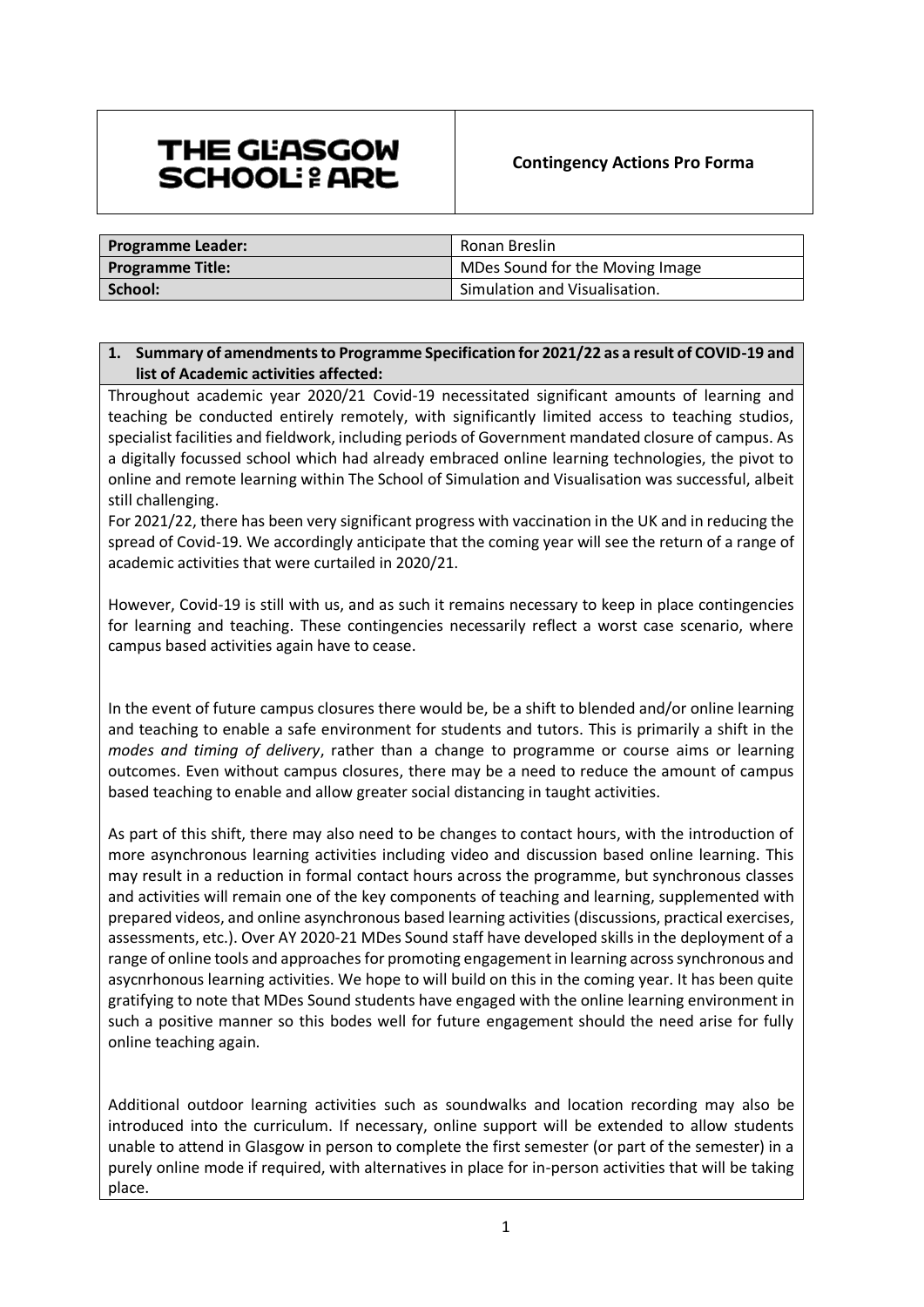In the previous iteration of this document there had been some concern that students would be unable to fully address learning outcomes in spatial sound and surround sound without access to specialist facilities. However, this past year has seen the release of a plethora of useful, and in many cases free, software tools that allow for spatial and surround sound to be produced on a basic laptop set-up. Students working remotely have succeeded in producing excellent work without access to soundlab or surround sound dubbing studio, and we were able also to allow students controlled access to these specialist surround sound facilities as Covid-19 guidance permitted. As noted in introduction, we anticipate improved access for 21-22, but have software tools and processes in place if this is not possible, and to support individual students unable to attend in person.

## **Specific Course and Programme measures: Software, Technology and Specialist Facilities**

By deploying blended learning, the course can still cover the use of the specialist sound, image and interactive technologies, as detailed in course specifications. Where it is not possible to conduct studio-based or in person activities, these will be adapted for online delivery.

Usage policies and booking systems have been developed to enable access AV equipment loans and to the stereo. surround dubbing studios and ambisonic sound lab.

Should a further lockdown be necessary, this access would have to cease. However, the programme teams' experience of the second lockdown earlier this year has prepared us for this potential problem. Between January and mid-April, we successfully delivered course content for surround sound remotely, supporting students in use of relevant software tools and processes to achieve this and adapting our assessment briefs to reflect a remote mode of working. This was achieved without any changes to the course learning outcomes.

Prior to the last academic year tutors produced a series of instructional videos describing the operation of the dubbing studio and SoundLab facilities and these have proven to be a useful resource for students using these facilities for the first time.

Going forward into the next academic year, where guidance indicates that there is still the need, we will maintain Covid-19 studio protocols:

- Students using dubbing/sound may be required to work alone with support from tutors provided remotely or via intercom.
- Access to facilities will be controlled to ensure an appropriately safe environment for students and staff, including strict hygiene measures and in advance booking and access.

Students are assessed on their employment of relevant technical workflows, so access to these workflows should be enabled. However, there is also significant focus on aesthetic and conceptual development, and assessments can increase focus on these where there is restricted access to specific technical facilities.

In addition to the programme specification the **COVID-19 Response Student Guide** outlines the overarching principles the GSA has established to ensure that in the current COVID-19 context, learning remains the priority and is adapted in the light of changes to the public health demands resulting from the pandemic. [You can read the guide here.](http://www.gsa.ac.uk/media/1810256/gsa-covid-response-student-guide.pdf)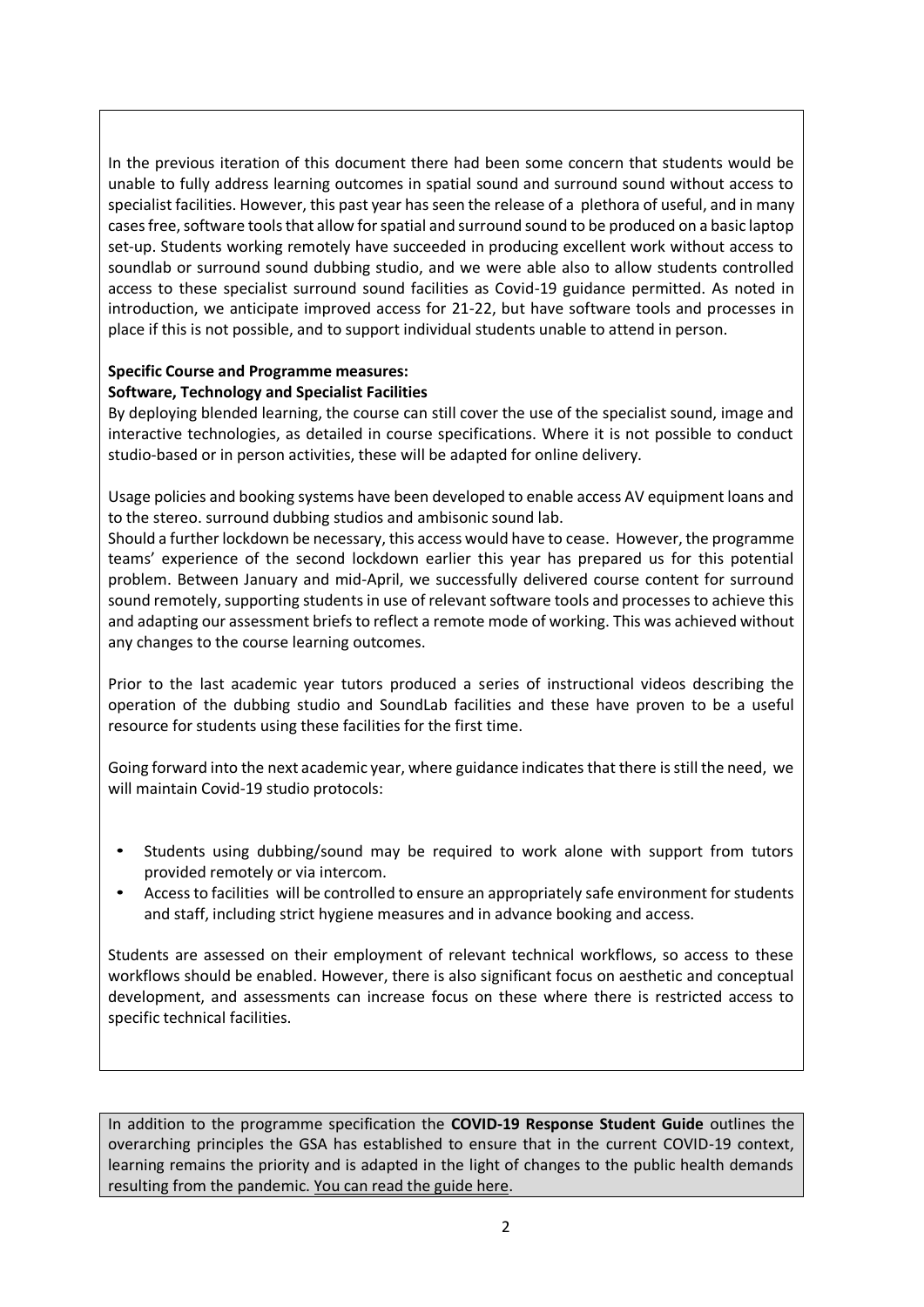## **2. Details and outcomes of consultation with students regarding the changes detailed in question 1:**

These contingencies are adapted from those for AY 2020-21, which were themselves subject to consultation. Student feedback through AY 2020-21 was generally positive.

Contingency pro-forma was shared with all class and lead reps for consideration and discussion with students, and discussed at extra-ordinary board of studies. The Lead Rep for PG provided the following summary of student feedback and comments:

"This year has been tough for everyone, and the Postgraduate students at SimVis are extremely grateful for the effort put in by staff to ensure that teaching was able to continue as smoothly as possible. Whilst purely online teaching was not ideal for anyone, generally speaking it was effective, and students are keen to see some of the most successful aspects of online learning (such as pre-recorded lectures and video tutorials for software) continue next year. The stress on blended learning in the plan reflects this. Students have also expressed the desire for greater use of a formalised digital platform for student/tutor questions and answers to prevent the same questions being asked multiple times. This could be done via an existing platform, such as Canvas or Discord. Students also appreciate that staff are placing a high value on in person teaching going into next semester. Whilst some teaching will inevitably be done online, the plan put forward by staff places an emphasis on teaching practical and technical elements in person, which echoes the opinion of students. It is also appreciated that staff have plans for a worst-case scenario where entirely online delivery will resume, as this will allow for a smooth transition into digital teaching. Once again, students would like to thank staff for their hard work this year."

### **3. Details of consultation with External Examiners and PSRBs regarding the changes detailed in question 1:**

The proposals were shared with the external examiner who approved the plans. commenting:

"This looks thorough, well considered, and responsible. It is particularly good to see the embracing new tools for spatial and surround sound and some outdoor activities for those on campus.

As you point out there are some positives such as online and flexible learning reducing the challenges for some members of the student community.

I am particularly glad to read about the consideration given to mental health, as online and even blended learning with reduced personal contact does need to be mitigated with other activities."

#### **4. Details of how the changes detailed in question 1 meet the requirements of the Public Sector Equality Duty and how any potential for negative impact for students from protected characteristic groups has been or will be mitigated.**